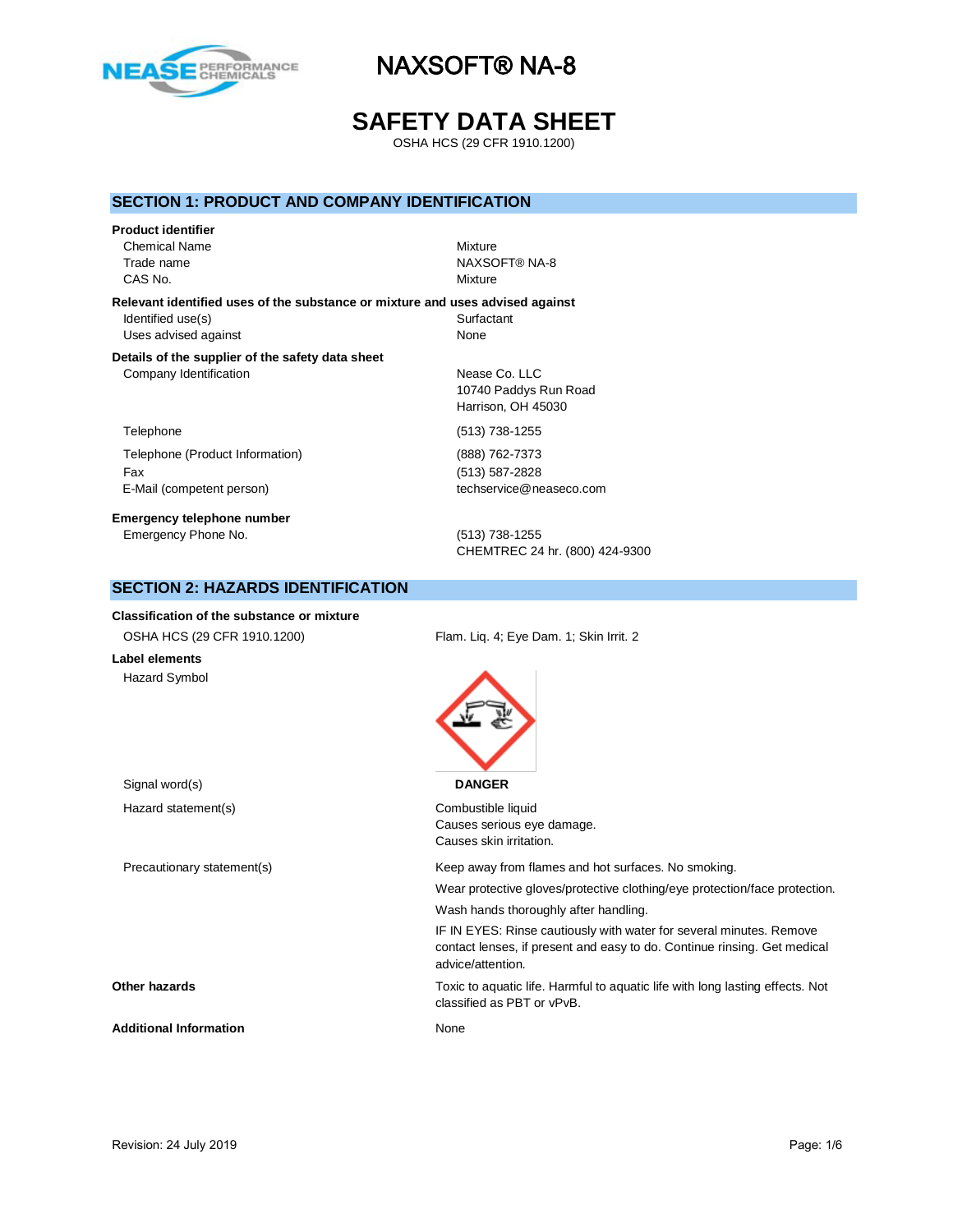

### **SECTION 3: COMPOSITION/INFORMATION ON INGREDIENTS**

| Hazardous ingredient(s) | $%$ W/W    | CAS No.   | Hazard statement(s)                                |
|-------------------------|------------|-----------|----------------------------------------------------|
|                         |            |           | Harmful if swallowed.                              |
|                         |            |           | Harmful if inhaled.                                |
|                         |            |           | Causes skin irritation.                            |
| Sodium Octane sulfonate | $35 - 43%$ | 5324-84-5 | Causes serious eye damage.                         |
|                         |            |           | May cause respiratory irritation.                  |
|                         |            |           | Toxic to aquatic life.                             |
|                         |            |           | Harmful to aquatic life with long lasting effects. |
|                         |            |           | Causes serious eye irritation.                     |
| Isopropyl alcohol       | $2 - 5%$   | 67-63-0   | May cause drowsiness or dizziness.                 |
|                         |            |           | Highly flammable liquid and vapour.                |
| Sodium sulfate          | $1 - 5%$   | 7757-82-6 | Not applicable                                     |
| Water                   | $55 - 60%$ | 7732-18-5 | Not applicable                                     |

**Additional Information -** None

## **SECTION 4: FIRST AID MEASURES**



| Description of first aid measures                                             |                                                                                                                                                                                                                           |
|-------------------------------------------------------------------------------|---------------------------------------------------------------------------------------------------------------------------------------------------------------------------------------------------------------------------|
| Inhalation                                                                    | Remove to fresh air and keep at rest in a position comfortable for breathing.<br>If breathing is laboured, administer oxygen. If breathing has stopped, apply<br>artificial respiration.                                  |
| <b>Skin Contact</b>                                                           | Wash affected skin with plenty of water. Continue to wash the affected area<br>for at least 15 minutes. If skin irritation occurs: Get medical advice/attention.<br>Take off contaminated clothing and wash before reuse. |
| Eye Contact                                                                   | Rinse cautiously with water for several minutes. Remove contact lenses, if<br>present and easy to do. Continue rinsing. Get medical advice/attention.                                                                     |
| Ingestion                                                                     | Drink two glasses of water. Call a physician. If swallowed, and the victim is<br>conscious and alert, induce vomiting immediately, as directed by medical<br>personnel.                                                   |
| Most important symptoms and effects, both<br>acute and delayed                | None                                                                                                                                                                                                                      |
| Indication of any immediate medical attention<br>and special treatment needed | None                                                                                                                                                                                                                      |

### **SECTION 5: FIRE-FIGHTING MEASURES**

| <b>Extinguishing media</b>                                       |                                                                                                                                                                             |
|------------------------------------------------------------------|-----------------------------------------------------------------------------------------------------------------------------------------------------------------------------|
| -Suitable Extinguishing Media<br>-Unsuitable Extinguishing Media | Extinguish with waterspray, dry chemical, sand or carbon dioxide or foam.<br>None anticipated.                                                                              |
| Special hazards arising from the substance or<br>mixture         | None anticipated                                                                                                                                                            |
| <b>Advice for fire-fighters</b>                                  | Fire fighters should wear complete protective clothing including self-<br>contained breathing apparatus. Keep containers cool by spraying with water<br>if exposed to fire. |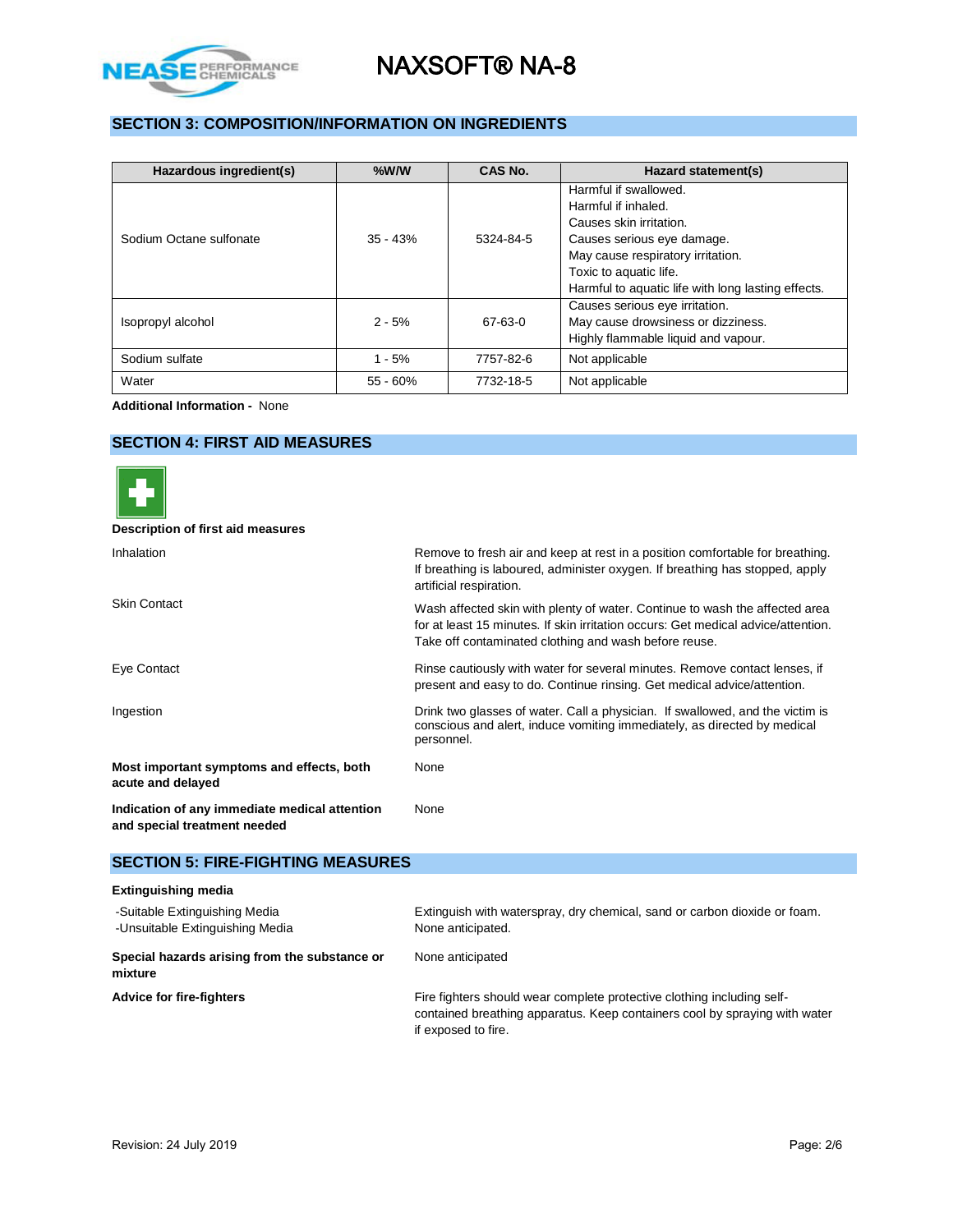

## **SECTION 6: ACCIDENTAL RELEASE MEASURES**

| Personal precautions, protective equipment<br>and emergency procedures | Put on protective equipment before entering danger area.                                                                                                                                     |
|------------------------------------------------------------------------|----------------------------------------------------------------------------------------------------------------------------------------------------------------------------------------------|
| <b>Environmental precautions</b>                                       | None anticipated.                                                                                                                                                                            |
| Methods and material for containment and<br>cleaning up                | Contain spillages with sand, earth or any suitable adsorbent material.<br>Transfer to a container for disposal or recovery. Wash the spillage area with<br>water. Prevent entry into drains. |
| Reference to other sections<br><b>Additional Information</b>           | None<br>None                                                                                                                                                                                 |

| <b>SECTION 7: HANDLING AND STORAGE</b>                       |                                                                                                   |  |  |
|--------------------------------------------------------------|---------------------------------------------------------------------------------------------------|--|--|
| <b>Precautions for safe handling</b>                         | Keep container tightly closed and in a well-ventilated place. Do not allow<br>material to freeze. |  |  |
| Conditions for safe storage, including any incompatibilities |                                                                                                   |  |  |
| -Storage Temperature                                         | This product should be stored at a temperature greater than: 16 $^{\circ}$ C (60.8)<br>°F).       |  |  |
| -Incompatible materials                                      | Oxidizers                                                                                         |  |  |
| Specific end use(s)                                          | Surfactant                                                                                        |  |  |

## **SECTION 8: EXPOSURE CONTROLS/PERSONAL PROTECTION**

**Control parameters**

### **Occupational exposure limits**

|                                                           |                |            | LTEL (8 hr TWA ppm) |                                   | STEL (ppm)                                                      |                                                                    |
|-----------------------------------------------------------|----------------|------------|---------------------|-----------------------------------|-----------------------------------------------------------------|--------------------------------------------------------------------|
| <b>SUBSTANCE.</b>                                         | <b>CAS No.</b> | PEL (OSHA) | <b>TLV (ACGIH)</b>  | PEL (OSHA)                        | <b>TLV (ACGIH)</b>                                              | Note:                                                              |
| Isopropyl alcohol                                         | 67-63-0        | 400 ppm    | 200 ppm             | ----                              | 400 ppm                                                         |                                                                    |
| Recommended monitoring method<br><b>Exposure controls</b> |                |            |                     | NIOSH 1400 (alcohols I)           |                                                                 |                                                                    |
| Appropriate engineering controls                          |                |            |                     | Not normally required.            |                                                                 |                                                                    |
| <b>Personal protection equipment</b>                      |                |            |                     |                                   |                                                                 |                                                                    |
| Eye/face protection                                       |                |            |                     |                                   |                                                                 | Wear protective eyewear (goggles, face shield, or safety glasses). |
|                                                           |                |            |                     |                                   |                                                                 |                                                                    |
| Skin protection (Hand protection/ Other)                  |                |            |                     |                                   |                                                                 | The following to be used as necessary: Gloves (Neoprene or Natural |
|                                                           |                |            | rubber).            |                                   |                                                                 |                                                                    |
| Respiratory protection                                    |                |            |                     |                                   |                                                                 | No personal respiratory protective equipment normally required.    |
|                                                           |                |            |                     |                                   |                                                                 |                                                                    |
| Thermal hazards                                           |                |            |                     |                                   | Use gloves with insulation for thermal protection, when needed. |                                                                    |
| <b>Environmental Exposure Controls</b>                    |                |            |                     | Avoid release to the environment. |                                                                 |                                                                    |
|                                                           |                |            |                     |                                   |                                                                 |                                                                    |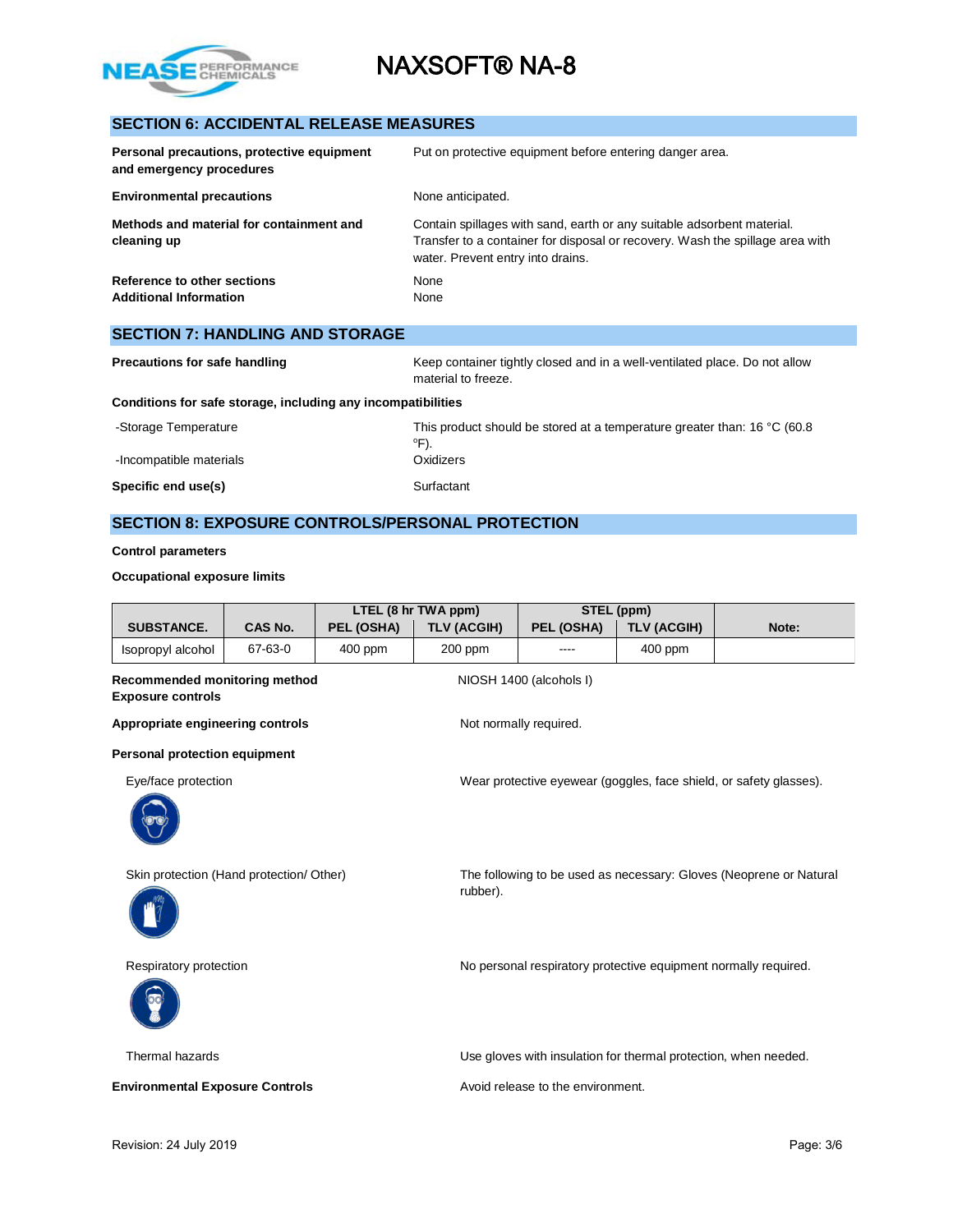

### **SECTION 9: PHYSICAL AND CHEMICAL PROPERTIES**

#### **Information on basic physical and chemical properties**

Appearance Liquid. Colour White/Yellowish Odour Nild Odour Threshold (ppm) Not available. pH (Value) 4 - 6 Melting Point (°C) / Freezing Point (°C) 10° (50°F) Boiling point/boiling range (°C): Not available. Flash Point  $(^{\circ}C)$  77 (171  $^{\circ}F$ ) Evaporation rate (butyl acetate=1): <1 Flammability (solid, gas) Not applicable. Explosive limit ranges **Not available**. Vapour Pressure (Pascal) Not available. Vapour Density (Air=1) Not available. Density (g/ml) 1.104 @ 25 °C Solubility (Water) Soluble Solubility (Other) Not available. Partition Coefficient (n-Octanol/water) Not available. Auto Ignition Temperature (°C) and the set of the Mot available. Decomposition Temperature (°C) Not available. Kinematic Viscosity (cSt) @ 40°C Not available Explosive properties Not explosive. Oxidising properties Not oxidising.

**Other information** Not available.

### **SECTION 10: STABILITY AND REACTIVITY**

**Chemical stability** Stable. **Possibility of hazardous reactions** None anticipated. **Incompatible materials Reacts with oxidizers. Reacts with oxidizers. Reacts with oxidizers.** 

**Reactivity Reactivity Stable under normal conditions.** Stable under normal conditions. **Conditions to avoid Incompatible materials. Keep away from fire. Incompatible materials. Keep away from fire. Hazardous Decomposition Product(s)** Carbon monoxide, Carbon dioxide, Sulphur oxides

### **SECTION 11: TOXICOLOGICAL INFORMATION**

**Exposure routes:** Skin Contact**,** Eye Contact

#### **Substances in preparations / mixtures**

Sodium Octane sulfonate (CAS No. 5324-84-5) - By analogy with similar materials:

| <b>Acute toxicity</b>         | Oral: LD50 = 1200 mg/kg bw<br>Dermal: LD50 > 2000 mg/kg                                                             |
|-------------------------------|---------------------------------------------------------------------------------------------------------------------|
| <b>Irritation/Corrosivity</b> | Causes serious eye damage. Causes skin irritation.                                                                  |
| <b>Sensitization</b>          | It is not a skin sensitiser.                                                                                        |
| <b>Repeated dose toxicity</b> | NOAEL: 488 mg/kg/day (13 weeks, feed, Systemic effects)<br>LOAEL: 1016 mg/kg/day (13 weeks, feed, Systemic effects) |
| Construction of the late      | the fact condition to the component of the magnetic momentum components of the components of the components of      |

**Carcinogenicity It is unlikely to present a carcinogenic hazard to man.** 

| <b>NTD</b><br>NII | <b>IARC</b> | <b>ACGIH</b> | <b>OSHA</b> | <b>NIOSH</b> |
|-------------------|-------------|--------------|-------------|--------------|
| No.               | No.         | No.          | No.         | NO.          |
|                   | ___         |              | ____        | ____         |

**Mutagenicity There is no evidence of mutagenic potential.** There is no evidence of mutagenic potential. **Toxicity for reproduction** Not to be expected. NOAEL: >300 mg/kg/day (parental) NOEL: >300 mg/kg/day (developmental)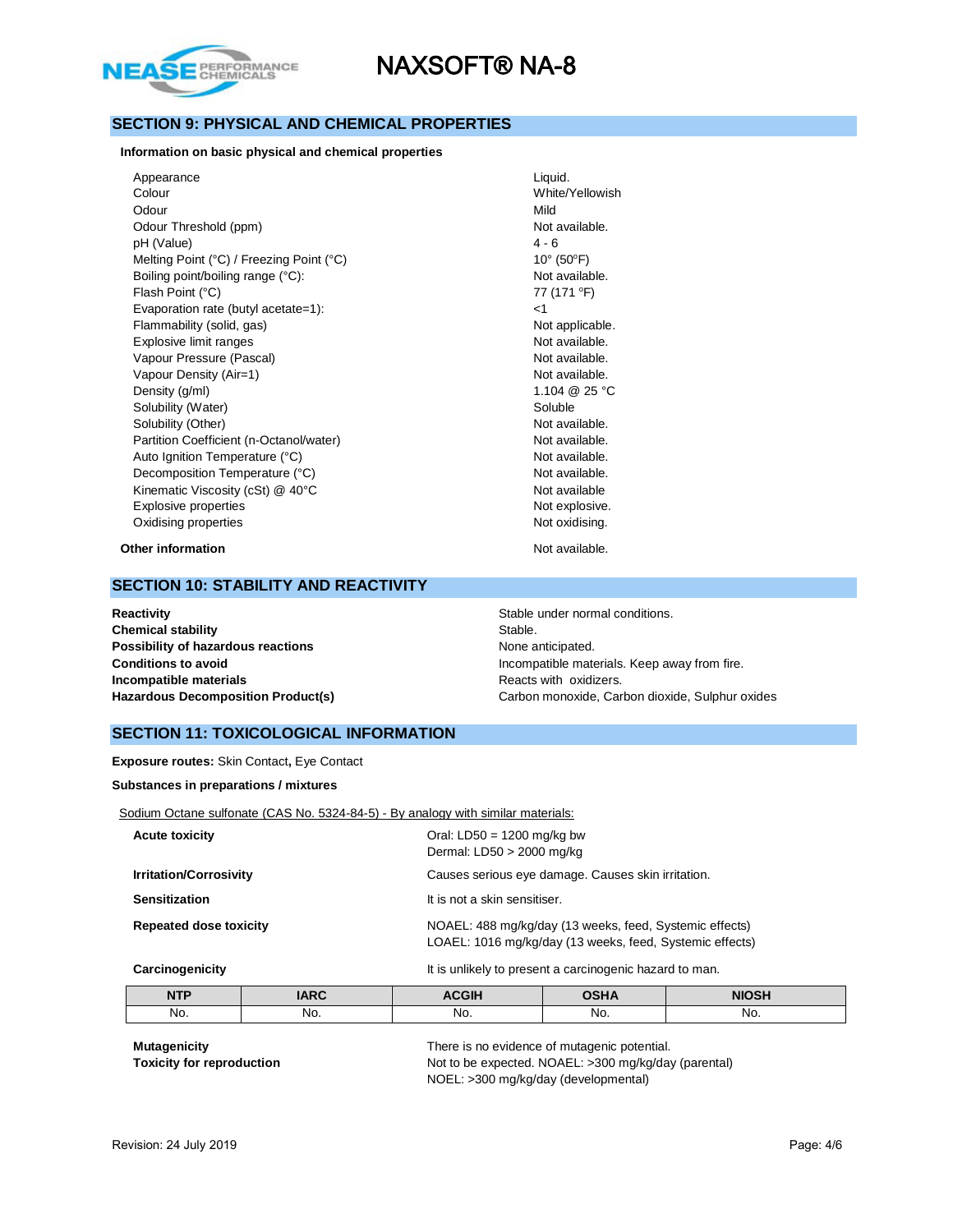

Isopropanol (CAS# 67-63-0):

| <b>Acute toxicity</b>                                 |             | Oral: LD50 $>$ 5.84 g/kg (rat)<br>Inhalation: $> 10000$ ppm (rat)<br>Dermal: LD50 = $16.4$ mL/kg (rabbit) 24 hour(s)<br>May cause drowsiness or dizziness. |                                             |              |
|-------------------------------------------------------|-------------|------------------------------------------------------------------------------------------------------------------------------------------------------------|---------------------------------------------|--------------|
| <b>Irritation/Corrosivity</b><br><b>Sensitisation</b> |             | Irritating to eyes.<br>It is not a skin sensitiser.                                                                                                        |                                             |              |
| <b>Repeated dose toxicity</b>                         |             | $NOAEL = 5,000$ ppm (Inhalation)<br>May cause drowsiness or dizziness.                                                                                     |                                             |              |
| Carcinogenicity                                       |             | It is unlikely to present a carcinogenic hazard to man.                                                                                                    |                                             |              |
| <b>NTP</b>                                            | <b>IARC</b> | <b>ACGIH</b>                                                                                                                                               | <b>OSHA</b>                                 | <b>NIOSH</b> |
| No.                                                   | No.         | No.                                                                                                                                                        | No.                                         | No.          |
| M <sub>1</sub>                                        |             |                                                                                                                                                            | There is no ovidence of mutagonic potential |              |

**Mutagenicity** There is no evidence of mutagenic potential. **Toxicity for reproduction** There is no evidence of toxicity to the reproduction system

### **SECTION 12: ECOLOGICAL INFORMATION**

Toxicity - Substances in preparations / mixtures

Sodium Octane sulfonate (CAS No. 5324-84-5) - By analogy with similar materials:

| Short term                                 | LC50 (96 hour): 29 mg/L (Pimephales promelas)<br>LC50 (48 hour): 5.55 mg/l (Ceriodaphnia dubia, mortality)<br>EC50 (72 hour): >120 mg/l (Desmodesmus subspicatus) |
|--------------------------------------------|-------------------------------------------------------------------------------------------------------------------------------------------------------------------|
| Long Term                                  | NOEC (42 days): >1.357 mg/l (Pimephales promelas, Weight)<br>NOEC (7 days): 0.88 mg/L (Ceriodaphnia dubia, reproduction)                                          |
| Persistence and degradability              | Biodegradable.                                                                                                                                                    |
| <b>Bioaccumulative potential</b>           | Not available.                                                                                                                                                    |
| Mobility in soil                           | The substance has low mobility in soil.                                                                                                                           |
| <b>Results of PBT and vPvB assessment</b>  | Not classified as PBT or vPvB.                                                                                                                                    |
| Other adverse effects                      | None                                                                                                                                                              |
| <b>SECTION 13: DISPOSAL CONSIDERATIONS</b> |                                                                                                                                                                   |

| Waste treatment methods | Disposal should be in accordance with local, state or national legislation. |
|-------------------------|-----------------------------------------------------------------------------|
|                         | Consult an accredited waste disposal contractor or the local authority for  |
|                         | advice.                                                                     |
|                         |                                                                             |

Additional Information **None known.** None known.

### **SECTION 14: TRANSPORT INFORMATION**

|                              | <b>Land transport</b><br>$(U.S. DOT)*$ | Sea transport<br>(IMDG)                    | Air transport<br>(ICAO/IATA) |
|------------------------------|----------------------------------------|--------------------------------------------|------------------------------|
| UN number                    | NA 1993                                | Not classified as dangerous for transport. |                              |
| <b>Proper Shipping Name</b>  | Combustible liquid, n.o.s.             |                                            |                              |
|                              | (Contains: Isopropanol)                |                                            |                              |
| Transport hazard class(es)   | Comb. Lig.                             |                                            |                              |
| Packing group                | Ш                                      |                                            |                              |
| Hazard label(s)              | Combustible Liquid                     |                                            |                              |
| <b>Environmental hazards</b> | No                                     |                                            |                              |
| Special precautions for user | None assigned                          |                                            |                              |

**Transport in bulk according to Annex II of MARPOL73/78 and the IBC Code:** Not applicable

**\***Not regulated for ground shipments in the U.S. in non-bulk packaging (<119 gallons).